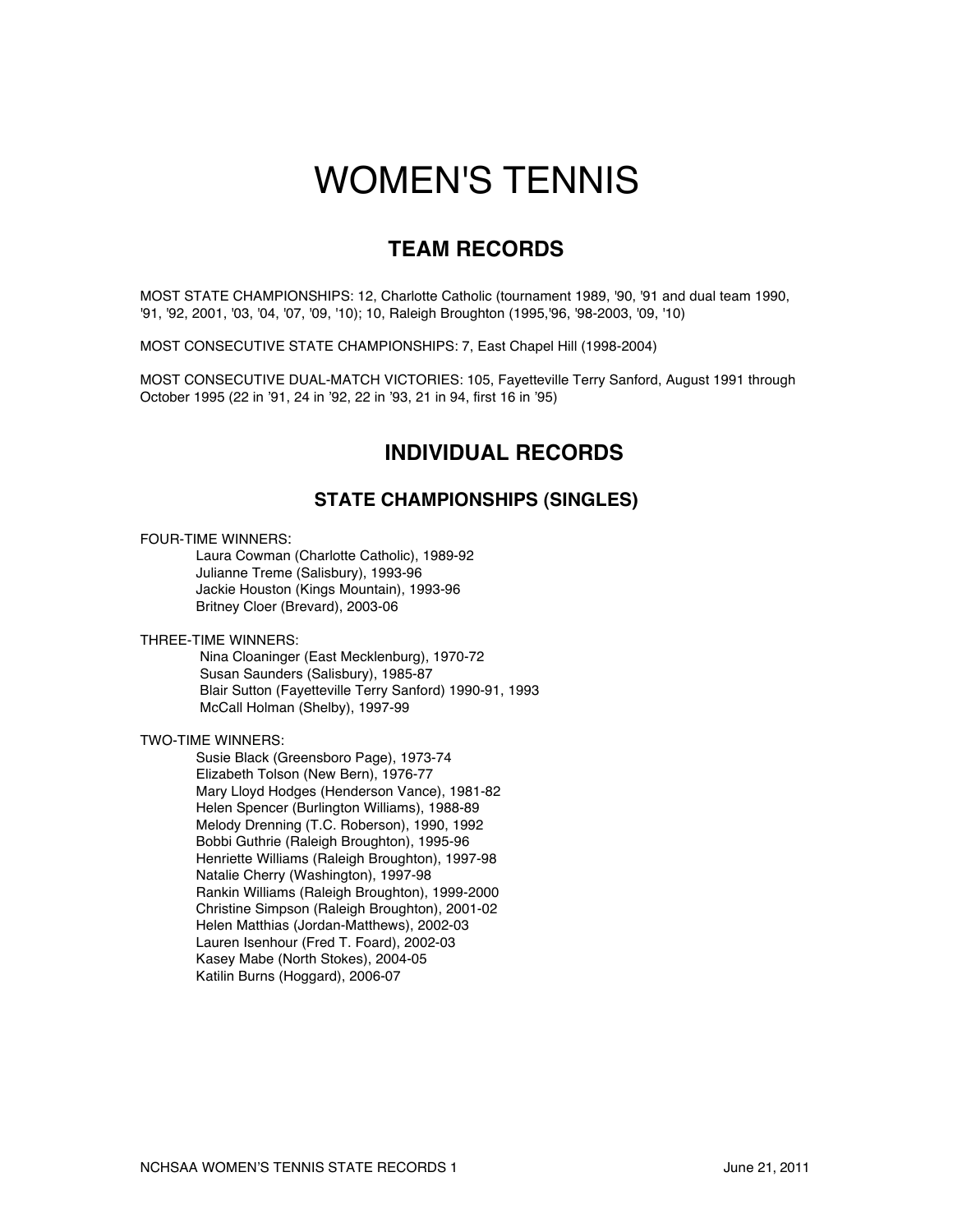## **STATE CHAMPIONSHIPS (DOUBLES)**

FOUR-TIME WINNERS:

Lisa Monaco and Margit Monaco (Fayetteville Terry Sanford), 1977-80

#### THREE-TIME WINNERS:

Christie Sanders and Keri Whitehead (Mount Airy), 1987-89 Daniela Marx and Lee Worrell (Goldsboro), 1987-88, 1990 Kayla Tucker (North Stokes), 1998-2000 (with Tasha Mabe '98, Christie Williams '99, Leslie Watts

(2000)

#### TWO-TIME WINNERS:

Ann Martinelli and Bev Sizemore (Greensboro Grimsley), 1973-74 Hanie Sie and Diane Pensabene (South Mecklenburg), 1984-85 Elizabeth Wurster and Jamie Graham (Salisbury), 1995-96 Marissa Gildemeister and Katrina Gildemeister (Durham Jordan), 1994-95 Ashley Willis and Michelle Williams (Shelby), 1998-99 Lindsay Dack and Ashley Dack (Asheville A.C. Reynolds), 1999-2000 Marilyn Clark (East Chapel Hill), 1999-2000 (with Tiphanie Clark '99, Lauren Williams '00) Leslie Watts (North Stokes), 2000-01 (with Kayla Tucker 2000, Mallory Williams '01) Alli Benton and K.K. Walston (Fike), 2001-02 Hampton Williams (Raleigh Broughton), 2001, '03 (with Rankin Williams '01, Frances Blanton '03) Jeanne-Marie LaBorde and Jessica Eblen (Hendersonville), 2004-05 Liana Roux and Amy Bahr (N.C. Science and Math), 2006-07 Katie Kane (Raleigh Broughton) 2009-10 (with Asha Iyengar '09, Maggie Kane '10)

CONSECUTIVE MATCHES WON IN CONFERENCE: Charles B. Aycock, 1982 to 2010 (coach Luke Vail)